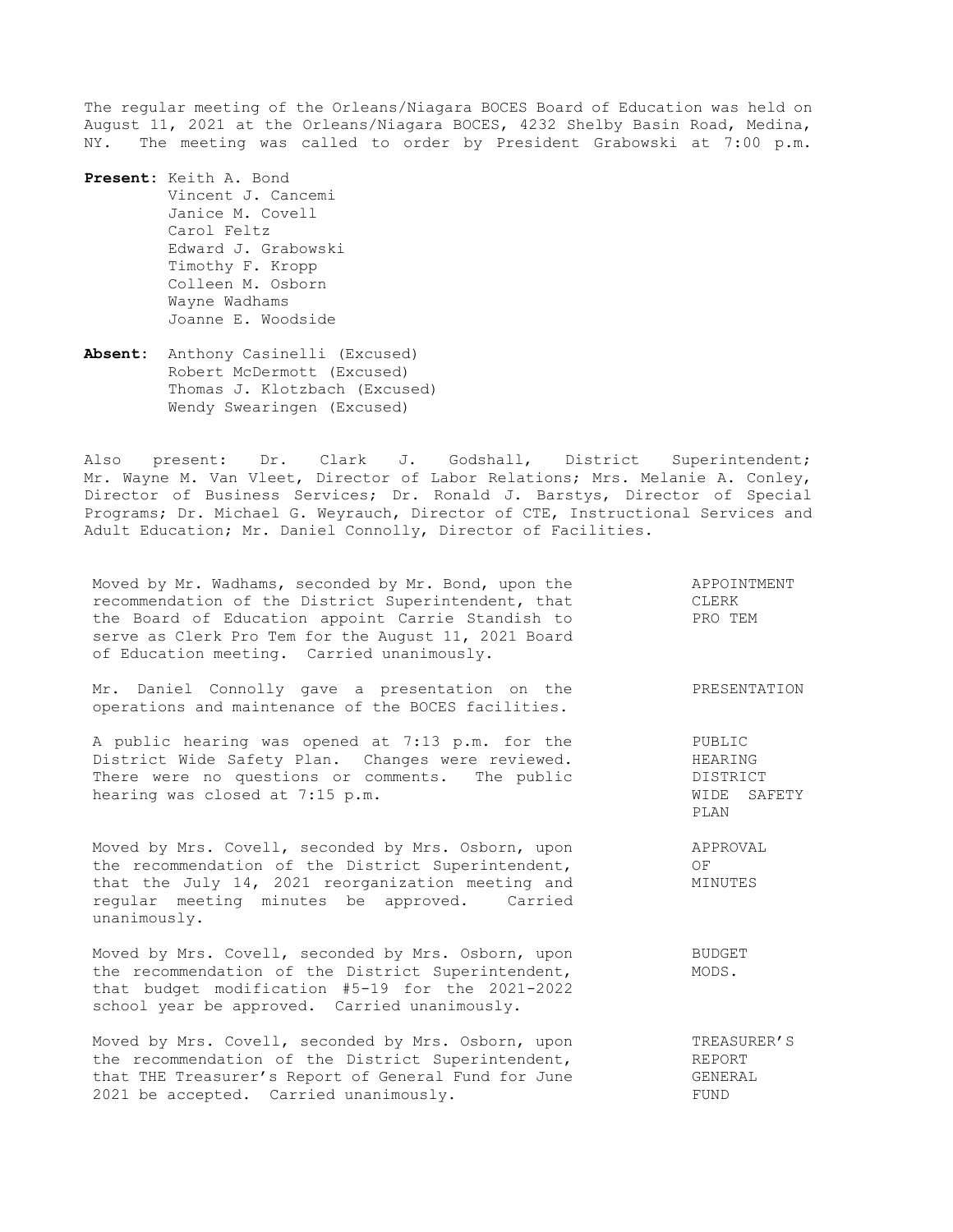Moved by Mrs. Covell, seconded by Mrs. Osborn, upon the recommendation of the District Superintendent, that the Treasurer's Report of Special Aids Fund for June 2021 be accepted. Carried unanimously.

Moved by Mrs. Covell, seconded by Mrs. Osborn, upon the recommendation of the District Superintendent, that the Treasurer's Report of Capital Fund, Risk Rention Fund, and Trust and Agency Fund for June 2021 be accepted. Carried unanimously.

Moved by Mrs. Covell, seconded by Mrs. Osborn, upon the recommendation of the District Superintendent, that the Budget Status Report by service program be accepted. Carried unanimously.

Dr. Godshall commented that Senator Ortt was appreciative of his letter on re-districting. He is very pleased with the architects. Regional Summer School ended today; this years' numbers were down from previous years. Kudos to Melanie Conley for donating her monetary award towards a scholarship program here at BOCES. No guidance has been received from the State on the opening of schools. The plan is to follow guidance from the county health departments and to balance the protocols between the two counties. Thank you to Mr. Van Vleet for working so closely with the County Health Directors.

Moved by Mrs. Covell, seconded by Mr. Kropp, that the Orleans/Niagara BOCES FRN delegate be removed from the table. Carried unanimously.

Moved by Mrs. Covell, seconded by Mr. Bond, that Colleen Osborn be appointed as the FRN delegate for the 2021-2022 school year. Carried unanimously.

Moved by Mr. Cancemi, seconded by Mr. Wadhams, upon the recommendation of the District Superintendent, that the Board of Education accept the bids received for the Co/Op Fuels. Carried unanimously.

Moved by Mr. Cancemi, seconded by Mr. Wadhams, upon the recommendation of the District Superintendent, that the bid for Co/Op Fuels be awarded to the following low responsible bidder adders based upon the weekly OPIS Report:

### **Goetz Energy Corporation dba Kurk Fuel Company P.O. Box A Tonawanda NY 14217**

Unleaded: Less than 1,000 through 7,000 or more gallons Ultra Low Diesel: Less than 1,000 through 7,000 or more gallons Winter Spec. Diesel: ALL Carried unanimously.

TREASURER'S REPORT SPECIAL AIDS FUND

TREASURER'S REPORT ADDITIONAL FUNDS

BUDGET STATUS REPORT

SUPERIN-ENDENT COMMENTS

> FRN DELEGATE

BID AWARD CO/OP FUELS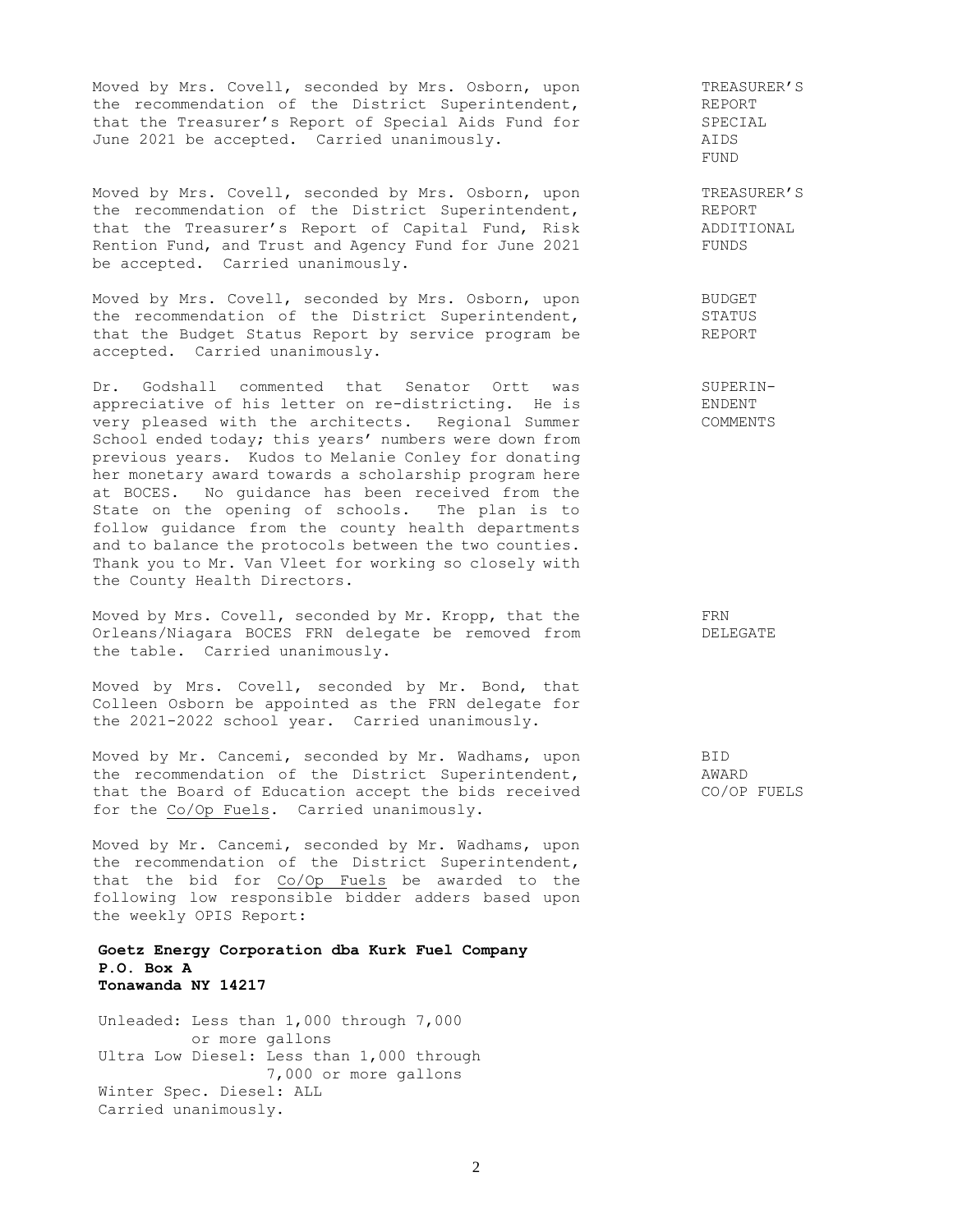Moved by Mr. Cancemi, seconded by Mr. Wadhams, upon the recommendation of the District Superintendent, that the Board of Education accept the bids received for the Technology Computer Supplies. Carried unanimously.

Moved by Mr. Cancemi, seconded by Mr. Wadhams, upon the recommendation of the District Superintendent, that the bid for Technology Computer Supplies be awarded to the following low responsible bidder at an estimated cost of:

# **B & H Photo Video \$7,000.91 420 Ninth Avenue New York NY 10001-1644**

**TOTAL \$7,000.91**

Carried unanimously.

Moved by Mr. Cancemi, seconded by Mr. Wadhams, upon the recommendation of the District Superintendent, that the Board of Education accept the bids received for the NYSEG L1 Natural Gas. Carried unanimously.

Moved by Mr. Cancemi, seconded by Mr. Wadhams, upon the recommendation of the District Superintendent, that the bid for NYSEG L1 Natural Gas be awarded to the following low responsible bidder based upon the monthly New York Mercantile Exchange (NYMEX) Natural Gas Futures Pricing Report:

```
Empire Natural Gas Corp.
173 Airport Road 
Greene, NY 13778
```
**Utilizing the 2-Year Option: Index Pricing Method #1 \$0.204/Dth plus the current month's NYMEX**

Carried unanimously.

Moved by Mrs. Covell, seconded by Mrs. Osborn, upon the recommendation of the District Superintendent, that the Board of Education accept the bids received for the NYSEG S1 Natural Gas. Carried unanimously.

Moved by Mrs. Covell, seconded by Mrs. Osborn, upon the recommendation of the District Superintendent, that the bid for NYSEG S1 Natural Gas be awarded to the following low responsible bidder based upon the monthly New York Mercantile Exchange (NYMEX) Natural Gas Futures Pricing Report:

**Empire Natural Gas Corp. 173 Airport Road Greene, NY 13778**

**Utilizing the 1-Year Option: Index Pricing Method #1 \$0.467/Dth plus the** 

 **current month's NYMEX**

Carried unanimously.

TECHNOLOGY COMPUTER SUPPLIES

BID AWARD

BID AWARD NYSEG L1 NATURAL GAS

BID AWARD NYSEG S1 NATURAL GAS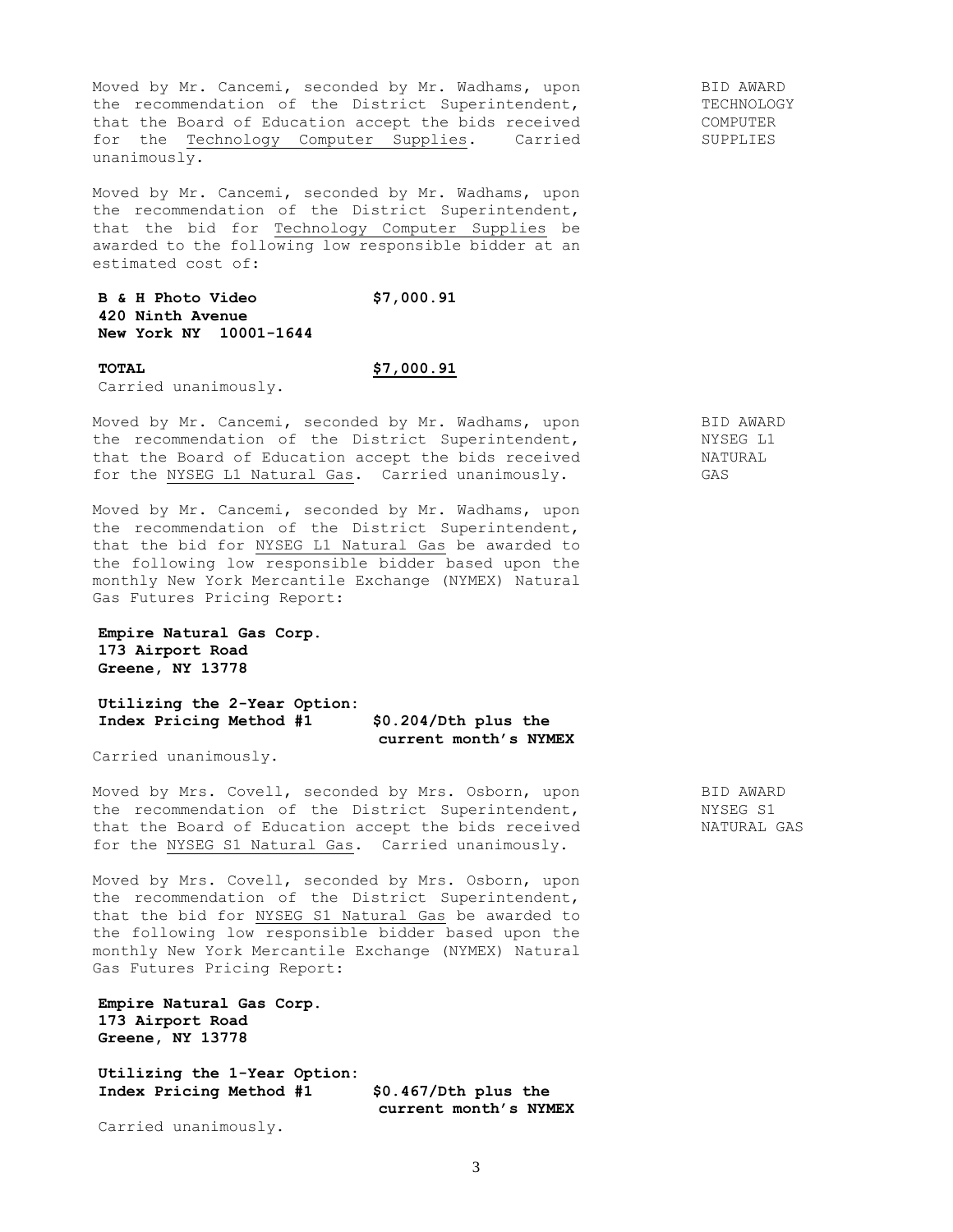Moved by Mrs. Covell, seconded by Mrs. Osborn, upon the recommendation of the District Superintendent, that the Board of Education accept the bids received for the Natural Gas NF #4. Carried unanimously.

Moved by Mrs. Covell, seconded by Mrs. Osborn, upon the recommendation of the District Superintendent, that the bid for Natural Gas NF #4 be awarded to the following low responsible bidder based upon the monthly New York Mercantile Exchange (NYMEX) Natural Gas Futures Pricing Report:

**EnergyMark, LLC 6653 Main St. Williamsville NY 14221**

### **Utilizing the 2-Year Option: Index Pricing Method #1 \$-0.10/Dth plus the current month's NYMEX**

Carried unanimously.

Moved by Mrs. Covell, seconded by Mrs. Osborn, upon the recommendation of the District Superintendent, that the Board of Education accept the bids received for the Metals Supplies. Carried unanimously.

Moved by Mrs. Covell, seconded by Mrs. Osborn, upon the recommendation of the District Superintendent, that the bid for Metals Supplies be awarded to the following low responsible bidder at an estimated cost of:

**Klein Steel Service \$26,017.00 1050 Military Road Buffalo NY 14217**

**Stanley Steel \$65,032.00 1612 William St. P.O. Box 236 Buffalo NY 14206**

**TOTAL \$91,049.00** Carried unanimously.

Moved by Mrs. Osborn, seconded by Mr. Kropp, upon the recommendation of the District Superintendent, that the district wide safety plan and the school building level emergency response plans are hereby approved for transmittal to the New York State Education Department as required. Carried unanimously.

Moved by Mrs. Osborn, seconded by Mr. Kropp, upon the recommendation of the District Superintendent, that the Orleans/Niagara BOCES accepts the receipt of the annual inspection completed on May 27, 2021, of the buildings of the Orleans/Niagara BOCES for fire hazards. Carried unanimously.

DISTRICT WIDE SAFETY PLAN

FIRE INSPECTION

BID AWARD METALS SUPPLIES

BID AWARD NATURAL GAS NF #4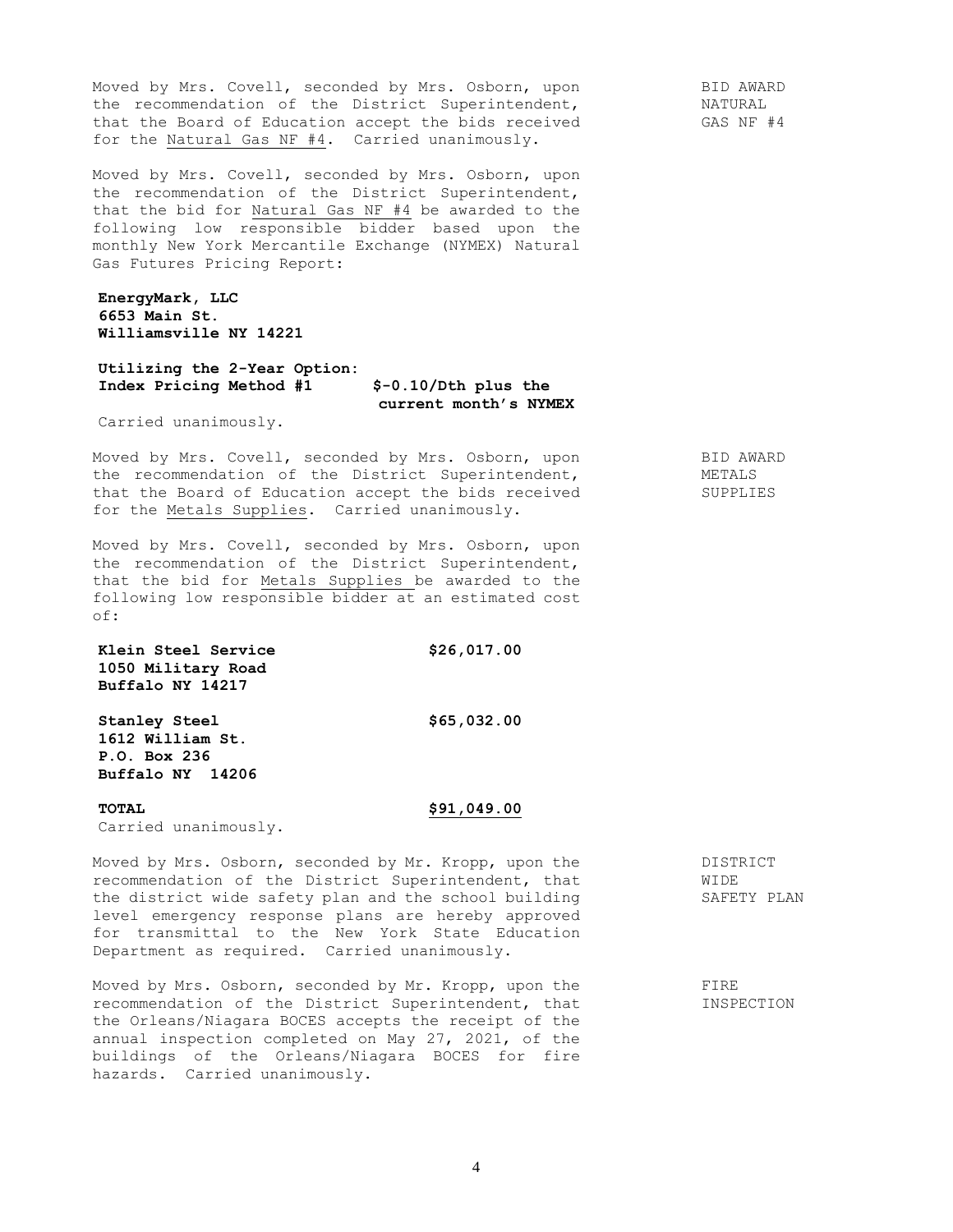Moved by Mrs. Covell, seconded by Mrs. Feltz, upon the recommendation of the District Superintendent, that the Orleans/Niagara BOCES Board of Education hereby approves the disposal of obsolete computers and components listed below with Sunnking Associates, LLC, Brockport, NY. 61 Computers 11 Laptops 5 iPads 2 Projectors 1 Promethean Board 1 Printer 1 Scanner Carried unanimously. RECYCLING OBSOLETE ELECTRONIC COMPONENTS Moved by Mrs. Covell, seconded by Mrs. Feltz, upon the recommendation of the District Superintendent, that the Orleans/Niagara BOCES hereby approves the following items be disposed of or sold at auction: Rockwell Drill Press Powermatic Scroll Saw Jet Lathe Powermatic Band Saw Double Stacked Vulcan Convection Oven A/C Reclaim Machine Hunter Alignment Machine 2 Stone Cement Mixers Carried unanimously. DISPOSAL OF ITEMS Moved by Mrs. Covell, seconded by Mrs. Feltz, upon the recommendation of the District Superintendent, that the Orleans/Niagara BOCES hereby approves a 2015 Ford Transit Van (VIN# 1FTSW2ZM7FKB31965) be disposed of or sold at auction. This supersedes and replaces the disposal of a 2015 Ford Transit Van (VIN# 1FTSW2ZM5FKB31964) approved at the November 10, 2020 meeting. Carried unanimously. DISPOSAL OF ITEMS Moved by Mr. Cancemi, seconded by Mrs. Osborn, upon the recommendation of the District Superintendent, that the quarterly extra classroom activity fund report for the period of April 1, 2021 through June 30, 2021 be accepted for the Niagara CTEC. Carried unanimously. EXTRA CLASSROOM ACTIVITY FUND REPORT Moved by Mr. Cancemi, seconded by Mrs. Osborn, upon the recommendation of the District Superintendent, that a \$1,000 donation (received from the School Business Officials of the Year Award) be accepted from Melanie Conley, Lockport, NY, to be used for career DONATION

and technical education student scholarships. 8 Yes,

1 No (Cancemi). Motion carried.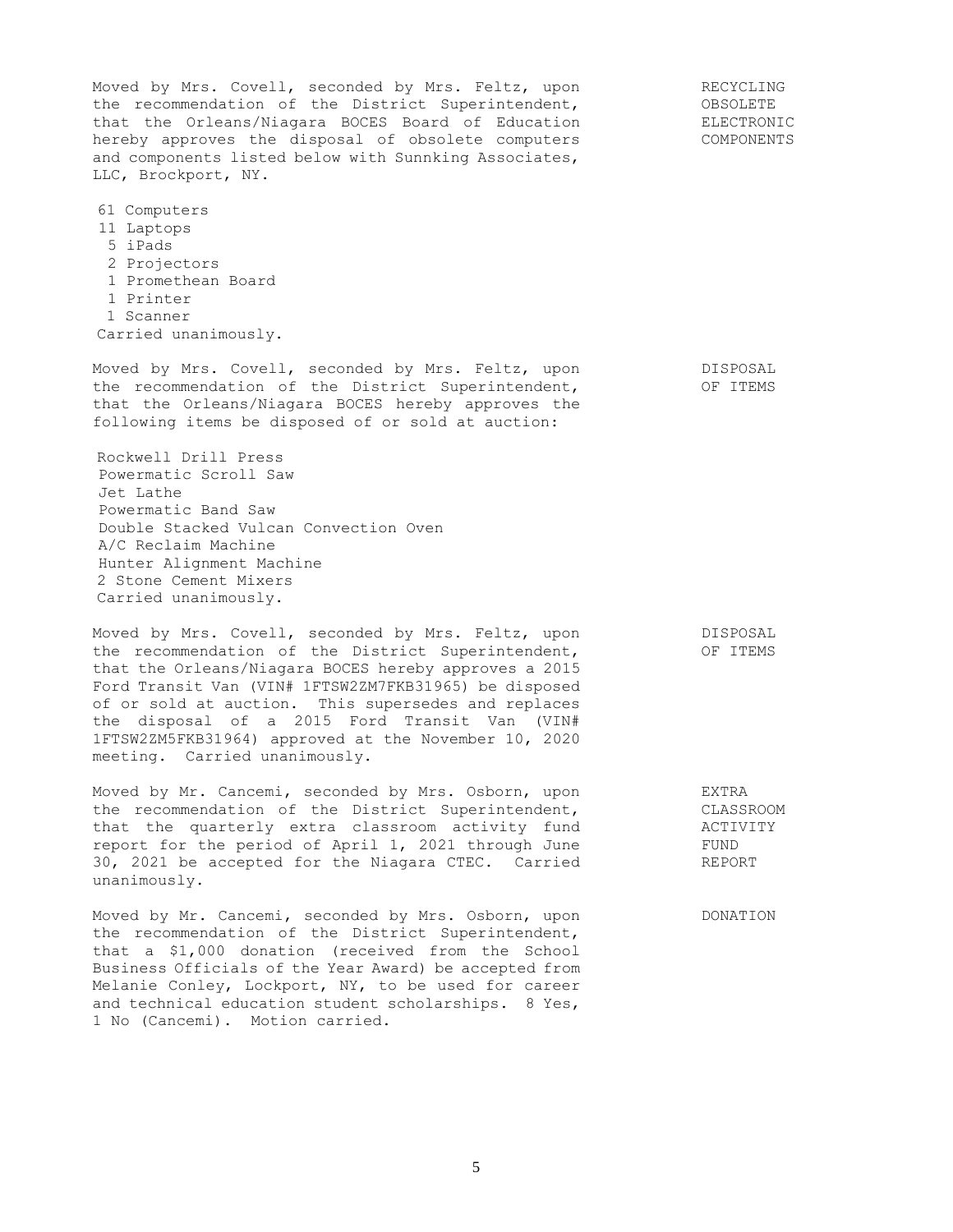Moved by Mr. Cancemi, seconded by Mr, Kropp, that the Orleans/Niagara BOCES hereby approves the lease agreement with Niagara County Community College (NCCC), dated August 3, 2021, as submitted, term of September 13, 2021 through May 13, 2022, and the Board authorized the Board President and/or the District Superintendent to sign the agreement as submitted or containing any revisions as approved by the BOCES' general counsel. 8 Yay, 1 Abstention (Osborn). Motion carried.

Moved by Mr. Kropp, seconded by Mrs. Osborn, upon the recommendation of the District Superintendent, that the resignation of **Stephanie O'Mahony, General Special Education Teacher**, be accepted effective the end of the day on August 31, 2021. Carried unanimously.

Moved by Mr. Kropp, seconded by Mrs. Osborn, upon the recommendation of the District Superintendent, that the resignation of **Emily Livesay, Secretary I**, be accepted effective the end of the day on August 4, 2021. Carried unanimously.

Moved by Mr. Kropp, seconded by Mrs. Osborn, upon the recommendation of the District Superintendent, that the resignation of **Lisa Shoop, Keyboard Specialist**, be accepted effective the end of the day on August 31, 2021. Carried unanimously.

Moved by Mr. Kropp, seconded by Mrs. Osborn, upon the recommendation of the District Superintendent, that the resignation of **Kelli-Lynn Wilkesmore, Teacher Aide (Special Education)**, be accepted effective the end of the day on August 31, 2021. Carried unanimously.

Moved by Mr. Kropp, seconded by Mrs. Osborn, upon the recommendation of the District Superintendent, that the resignation (due to retirement) of **Susan Zamniak, Account Clerk/Typist**, be accepted effective the end of the day on October 15, 2021. Carried unanimously.

Moved by Mr. Kropp, seconded by Mrs. Osborn, upon the recommendation of the District Superintendent, that the resignation of **Marissa DelPrince, Teacher Aide (Special Education)**, be accepted effective the end of the day on August 31, 2021. Carried unanimously.

Moved by Mr. Cancemi, seconded by Mrs. Woodside, upon the recommendation of the District Superintendent, that **Jess Traver, Security Operations Instructor**, be granded an unpaid leave of absence (child-rearing), effective for the 2021-2022 school year. Carried unanimously.

Moved by Mr. Cancemi, seconded by Mrs. Woodside, upon the recommendation of the District Superintendent, that **Holly Kassel, Speech and Hearing Teacher**, be granded an unpaid leave of absence (child-rearing),

LEASE AGREEMENT FOR TENANCY BY NIAGARA COUNTY COMMUNITY COLLEGE (NCCC)

RESIGNATION S. O'MAHONY

RESIGNATION E. LIVESAY

RESIGNATION L. SHOOP

RESIGNATION WILKESMORE

RESIGNATION S. ZAMNIAK

RESIGNATION M DELPRINCE

LEAVE OF ABSENCE J. TRAVER

> LEAVE OF ABSENCE H. KASSEL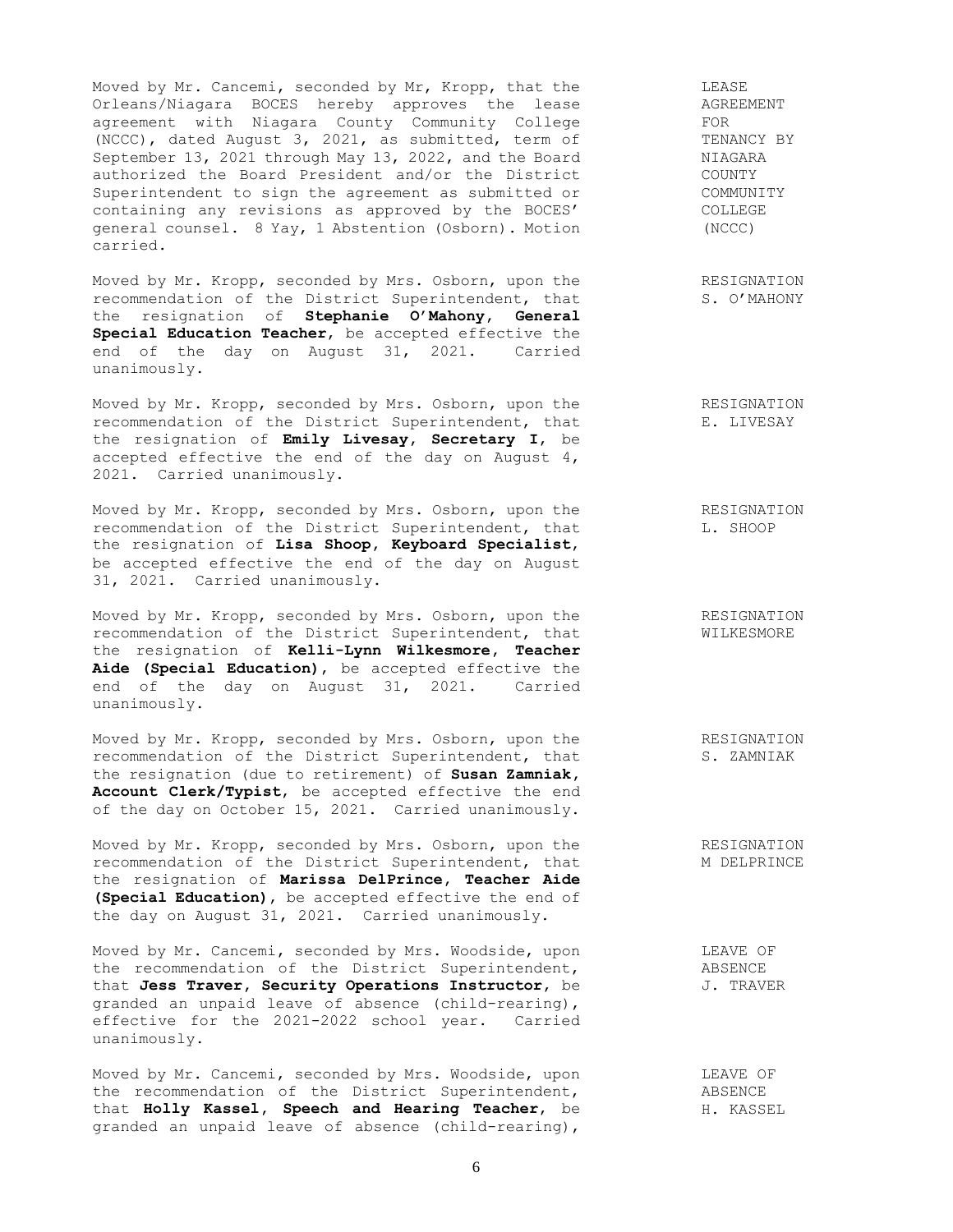effective for the 2021-2022 school year. Carried unanimously.

Moved by Mr. Cancemi, seconded by Mrs. Woodside, upon the recommendation of the District Superintendent, that the job classification of **Occupational Therapist** be increased by .8 FTE, effective September 1, 2021. Carried unanimously.

Moved by Mrs. Osborn, seconded by Mrs. Woodside, upon the recommendation of the District Superintendent, that **Maria Bergey, Niagara Falls, NY**, who holds emergency COVID-19 certification in early childhood (birth–grade 2) is hereby appointed to probationary status in the tenure area of **Instructional Support Services in Professional Development**, in accordance with the agreement between the Orleans/Niagara BOCES and the Orleans/Niagara BOCES Teachers' Association, effective September 1, 2021 until the end of the day on August 31, 2025, at a salary of NPC 2 (\$42,000) plus the annual master's degree stipend (\$1,200). Carried unanimously.

Moved by Mrs. Osborn, seconded by Mrs. Woodside, upon the recommendation of the District Superintendent, that **Leah Riley, Niagara Falls, NY**, who holds provisional certification in school social worker is hereby appointed to probationary status in the tenure area of **School Social Worker**, in accordance with the agreement between the Orleans/Niagara BOCES and the Orleans/Niagara BOCES Teachers' Association, effective September 1, 2021 until the end of the day on August 31, 2025, at a salary of NPC 3 (\$43,000) plus the annual master's degree stipend (\$1,200). Carried unanimously.

Moved by Mrs. Osborn, seconded by Mrs. Woodside, upon the recommendation of the District Superintendent, that **Shane Bartella, Depew, NY**, who will apply for transitional A certification in welding 7-12, is hereby appointed to probationary status in the tenure area of **Welding 7-12**, in accordance with the agreement between the Orleans/Niagara BOCES and the Orleans/Niagara BOCES Teachers' Association, effective September 1, 2021 until the end of the day on August 31, 2025, at a salary of NPC 3 (\$43,000). Eligibility for consideration for tenure at the end of the probationary period shall be contingent upon the employee's attainment of a composite or overall Annual Professional Performance Review (APPR) rating of either "effective or highly effective" in three (3) year of preceding four (4) years. Additionally, if the employee receives a composite or overall annual APPR rating of "ineffective" in the final year of the probationary period, then he shall not be eligible for tenure at that time. Carried unanimously.

POSITION INCREASE

APPOINTMENT CERT. PROB. M. BERGEY

APPOINTMENT CERT. PROB. L. RILEY

APPOINTMENT CERT. PROB. S. BARTELLA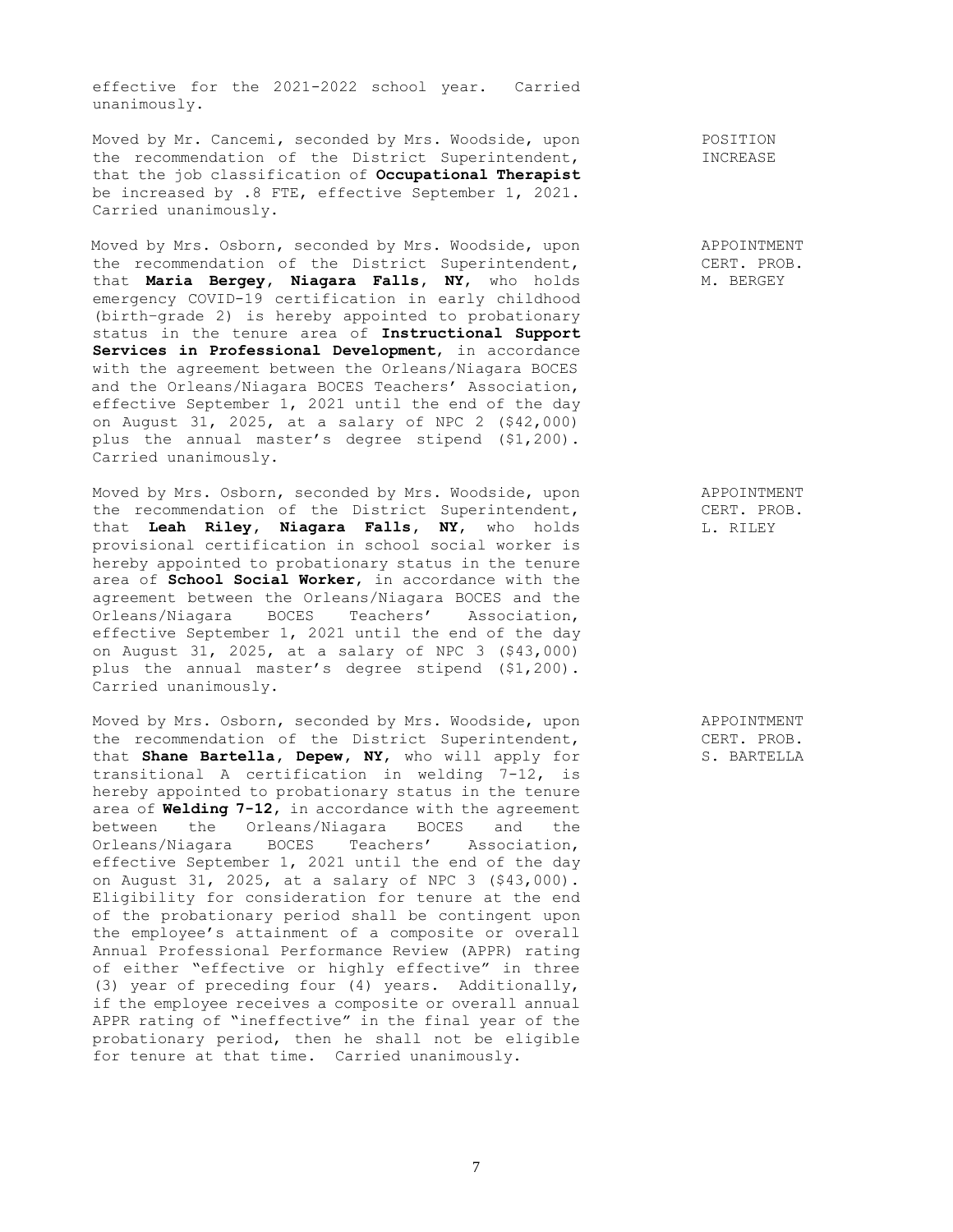Moved by Mrs. Osborn, seconded by Mrs. Woodside, upon the recommendation of the District Superintendent, that **Marissa DelPrince, North Tonawanda, NY**, who holds initial certification in students with disabilities grades 1-6, is hereby appointed to probationary status in the tenure area of **General Special Education**, in accordance with the agreement between the Orleans/Niagara BOCES and the Orleans/Niagara BOCES Teachers' Association, effective September 1, 2021 until the end of the day on August 31, 2025, at a salary of NPC 2 (\$42,000). Eligibility for consideration for tenure at the end of the probationary period shall be contingent upon the employee's attainment of a composite or overall Annual Professional Performance Review (APPR) rating of either "effective or highly effective" in three (3) year of preceding four (4) years. Additionally, if the employee receives a composite or overall annual APPR rating of "ineffective" in the final year of the probationary period, then she shall not be eligible for tenure at that time. Carried unanimously.

Moved by Mr. Kropp, seconded by Mrs. Osborn, upon the Moved by Mr. Kropp, seconded by Mrs. Osborn, upon the<br>recommendation of the District Superintendent, that<br>the following individual(s) be appointed without the following individual(s) be appointed without benefits, except as required by law, to the part-time position of Home/Hospital Teacher at an hourly salary of \$30.00 per hour for instructional time and an hourly salary of \$15.00 per hour for planning time, effective as indicated below through June 30, 2022, unless terminated sooner. The employment of the individual(s) shall be at-will and at the pleasure of the Board of Education. The employment of the individual(s) shall be at-will and at the pleasure of the Board of Education. The employment of the individual(s) shall be utilized solely on an as-needed basis at the discretion of the District Superintendent. Employment shall be automatically discontinued effective June 30, 2022, unless terminated sooner. This appointment shall be conditional pending the results of a criminal history records check, to the extent required by law. This appointment is made on an emergency conditional basis.

# **Gail Clarke Niagara Falls, NY Effective Date: 9/1/21** Carried unanimously.

Moved by Mr. Kropp, seconded by Mrs. Osborn, upon the recommendation of the District Superintendent, that the following individual(s) be appointed without benefits, except as provided by law, to work during the Summer of 2021 at the hourly rate indicated.

**Maria Bergey \$28.20/hour Maximum 20 hours** Carried unanimously. APPOINTMENT CERT. PROB. M DELPRINCE

> APPOINTMENT HOME/ HOSPITAL TEACHER

> APPOINTMENT SUMMER 2021 M. BERGEY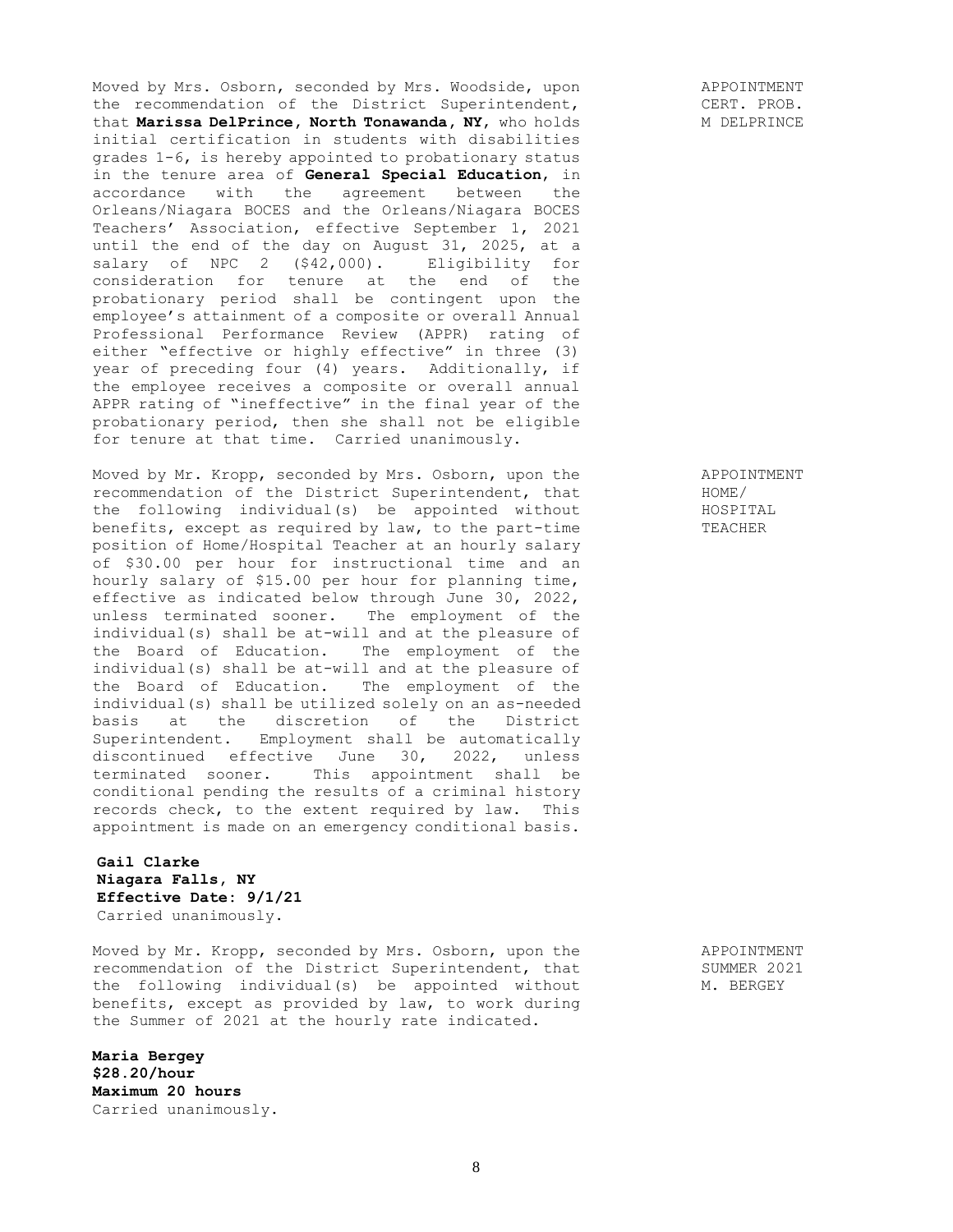Moved by Mr. Kropp, seconded by Mrs. Osborn, that the District Superintendent is authorized to engage in the services of **School Nurses** for up to 15 hours per nurse, at their regular hourly rates, during the month of August 2021. Carried unanimously.

Moved by Mr. Bond, seconded by Mrs. Osborn, upon the recommendation of the District Superintendent, that **Sheryl Rosa, Niagara Falls, NY,** be appointed to the position of **Teacher Aide (Special Education),** effective September 1, 2021, to serve a 52-week probationary period, at an annual full-time salary of \$18,300. Carried unanimously.

Moved by Mr. Bond, seconded by Mrs. Osborn, upon the recommendation of the District Superintendent, that **Spencer Fry, Albion, NY,** be appointed to the position of **Teacher Aide (Personal Care),** effective September 1, 2021 through June 20, 2022, unless terminated sooner, at an hourly salary of \$14.50. Carried unanimously.

Moved by Mr. Bond, seconded by Mrs. Osborn, upon the recommendation of the District Superintendent, that **Donna Chute, Niagara Falls, NY,** be appointed to the position of **Teacher Aide (Personal Care),** effective September 1, 2021 through June 20, 2022, unless terminated sooner, at an hourly salary of \$14.50. Carried unanimously.

Moved by Mr. Bond, seconded by Mrs. Osborn, upon the recommendation of the District Superintendent, that **Melissa Awald, Teacher Aide (Special Education),** having successfully completed her probationary period, be appointed to permanent status, effective September 3, 2021. Carried unanimously.

Moved by Mr. Bond, seconded by Mrs. Osborn, upon the recommendation of the District Superintendent, that **Ronald Hastings, Head Custodian,** having successfully completed his probationary period, be appointed to permanent status, effective September 9, 2021. Carried unanimously.

Moved by Mr. Bond, seconded by Mrs. Osborn, upon the recommendation of the District Superintendent, that **William Morgan, Teacher Aide (Non-Special Education),** having successfully completed his probationary period, be appointed to permanent status, effective September 13, 2021. Carried unanimously.

Moved by Mr. Bond, seconded by Mrs. Osborn, upon the recommendation of the District Superintendent, that **Darleen Platt, Teacher Aide (Non-Special Education),** having successfully completed her probationary period, be appointed to permanent status, effective September 20, 2021. Carried unanimously.

APPOINTMENT SUMMER 2021 SCHOOL NURSES

APPOINTMENT NON-CERT. PROB. S. ROSA

APPOINTMENT NON-CERT. S. FRY

APPOINTMENT NON-CERT. D. CHUTE

APPOINTMENT NON-CERT. PERMANENT M. AWALD

APPOINTMENT NON-CERT. PERMANENT R. HASTINGS

APPOINTMENT NON-CERT. PERMANENT W. MORGAN

APPOINTMENT NON-CERT. PERMANENT D. PLATT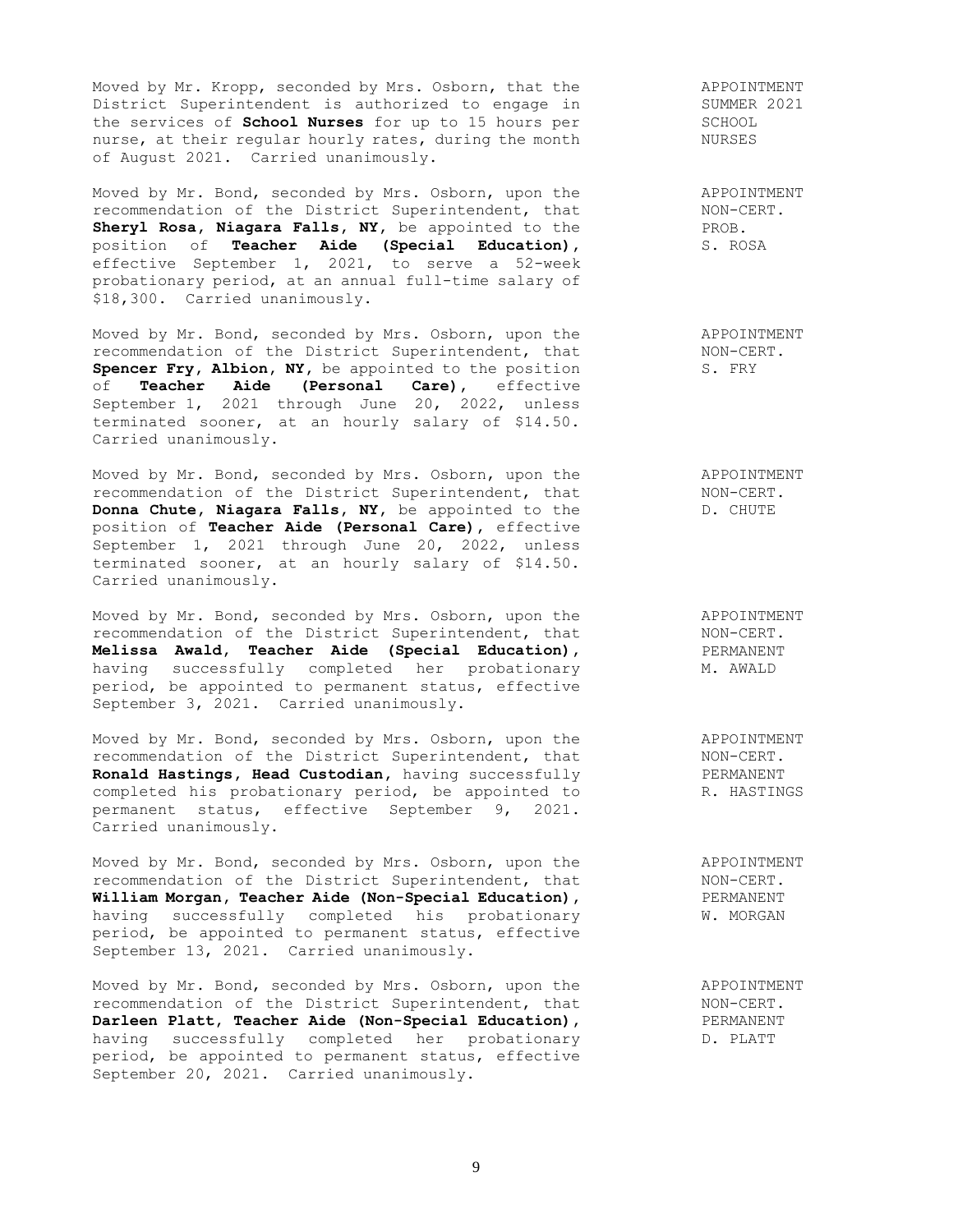Moved by Mr. Bond, seconded by Mrs. Osborn, upon the recommendation of the District Superintendent, that **Jennifer Van Wycke, Teacher Aide (Non-Special Education),** having successfully completed her probationary period, be appointed to permanent status, effective September 21, 2021. Carried unanimously.

Moved by Mr. Bond, seconded by Mrs. Osborn, upon the recommendation of the District Superintendent, that the following individual(s) be appointed, without benefits, except as required by law, to the position of **Substitute Teacher Aide (Non-Certified),** effective as indicated below, with services to be utilized on an as-needed basis at the discretion of the District Superintendent, at a daily rate of \$84.00. Employment shall automatically be discontinued effective June 30, 2022, unless employment is terminated sooner. Service shall be at-will and at the pleasure of the Board of Education.

## **Kelli-Lynn Wilkesmore Model City, NY Effective Date: 9/1/21** Carried unanimously.

Moved by Mr. Bond, seconded by Mrs. Osborn, upon the recommendation of the District Superintendent, that the following individual(s) be appointed, without benefits, except as required by law, to the position of **Substitute Clerical,** effective as indicated below, with services to be utilized on an as-needed basis at the discretion of the District Superintendent, at an hourly rate of \$14.00. Employment shall automatically be discontinued effective June 30, 2022, unless employment is terminated sooner. Service shall be at-will and at the pleasure of the Board of Education.

| Stephanie Slaszyk              | Karen Wingert          |  |
|--------------------------------|------------------------|--|
| Ransomville, NY                | Lockport, NY           |  |
| <b>Effective Date: 7/29/21</b> | Effective Date: 8/5/21 |  |
| Carried unanimously.           |                        |  |

Moved by Mr. Bond, seconded by Mrs. Osborn, upon the recommendation of the District Superintendent, that **Ann Stimm, Wilson, NY,** be appointed, without benefits, except as required by law or contract, to the position of **Substitute Clerical,** at a rate of \$14.12 per hour, effective July 1, 2021 through August 11, 2021 and \$15.00 per hour, effective August 12, 2021. Service shall be at-will and at the pleasure of the Board of Education. Carried unanimously.

Moved by Mr. Bond, seconded by Mrs. Osborn, upon the recommendation of the District Superintendent, that **Emily Livesay, Buffalo, NY,** be appointed to the position of **Temporary/Substitute Clerical,** effective August 5, 2021 through June 30, 2022, unless employment is terminated sooner, at a salary of \$20.00 per hour, not to exceed the equivalent of five

APPOINTMENT NON-CERT. PERMANENT J.VAN WYCKE

APPOINTMENT SUBSTITUTE TEACHER AIDE (NON-CERTIFIED)

APPOINTMENT SUBSTITUTE CLERICAL

APPOINTMENT SUBSTITUTE CLERICAL A. STIMM

APPOINTMENT SUBSTITUTE CLERICAL E. LIVESAY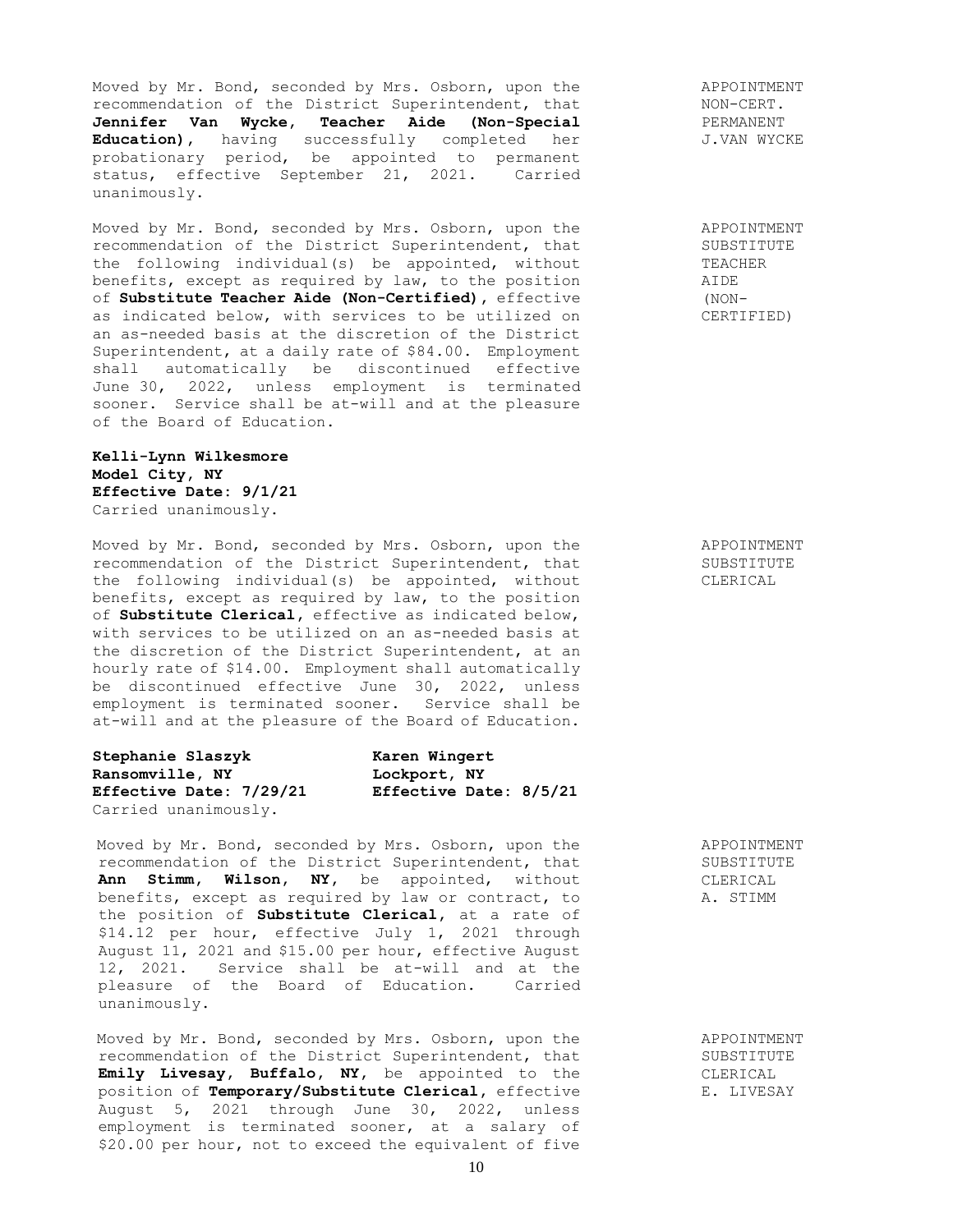work days, with services to be utilized on an asneeded basis. There will be no fringe benefits, except as required by law. Carried unanimously.

Moved, by Mr. Bond, seconded by Mr. Kropp, upon the recommendation of the District Superintendent, that effective July 1, 2021, the salary of **Patrick Burke, .1 FTE Coaching Certification Coordinator**, will be \$4,830.00 not to be pro-rated. Carried unanimously.

Moved by Mrs. Covell, seconded by Mr. Wadhams, upon the recommendation of the District Superintendent, that the following individuals be appointed for the 2021 regional summer school program, with effective dates as indicated, unless terminated sooner, without benefits, except as required by law, at the salary indicated on the attached list. Services of these individuals shall be at-will and at the pleasure of the Board of Education. The appointments are subject to completion of paperwork as required by the District Superintendent.

**Howard Balaban, Medina, NY Teacher, Niagara Falls High School 7/28/2021-8/11/2021 \$33.94/hour 4 hours/day 10 days total Salary Total: \$1,357.60**

**Ryan Monteleone, Lewiston NY Teacher, Orleans CTE Center 7/27/2021-8/11/2021 4 hours/day 11 days total Salary Total: \$1,493.36** Carried unanimously.

Moved by Mrs. Covell, seconded by Mr. Wadhams, upon the recommendation of the District Superintendent, that the following individuals previously appointed for the 2021 regional summer school program be removed effective immediately:

| Name                 | Position            |
|----------------------|---------------------|
| Karen Aloisio        | Teacher             |
| <b>Heidi DuBois</b>  | <b>Teacher Aide</b> |
| Shawn Hughes         | Teacher             |
| Carried unanimously. |                     |

Moved by Mrs. Covell, seconded by Mr. Wadhams, upon the recommendation of the District Superintendent, that the following individuals be appointed for the 2021 extended school year program, with effective dates as indicated, unless terminated sooner, without benefits, except as proved by law, at the salary and position indicated. Services of these individuals shall be at-will and at the pleasure of the Board of Education. The appointments are subject to the completion of paperwork as required by the District Superintendent.

SALARY INCREASE P. BURKE

APPOINTMENT REGIONAL SUMMER SCHOOL 2021

REGIONAL SUMMER SCHOOL 2021

APPOINTMENT EXTENDED SCHOOL YEAR 2021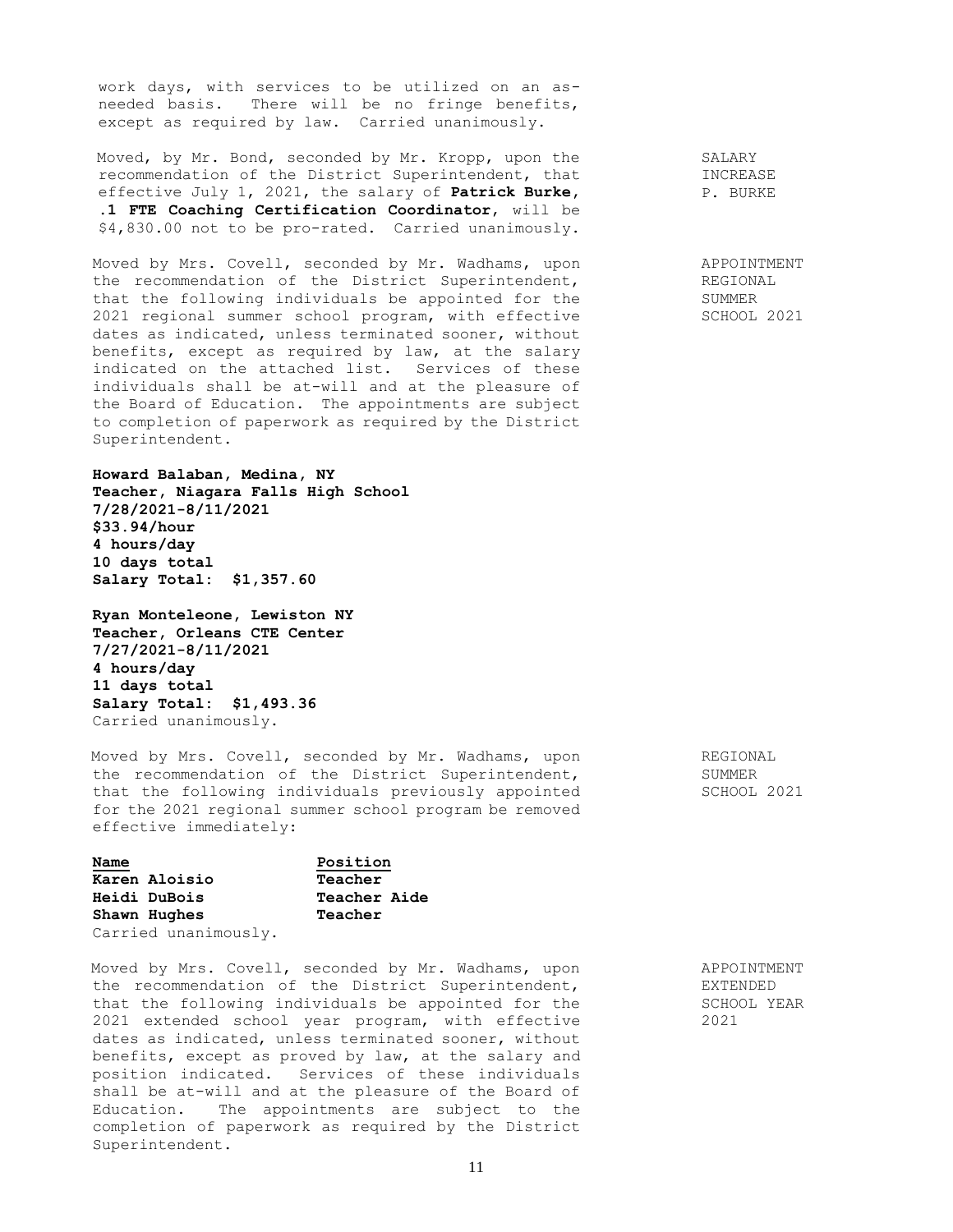**Nautica Darrell Teacher Aide 1.0 FTE 7/19/2021-8/18/2021 Full-Time Salary: \$2,837.00 Actual Salary: \$2,104.96**

**Ashleigh Krentz Teacher Aide 1.0 FTE 7/19/2021-8/18/2021 Full-Time Salary: \$2,837.00 Actual Salary: \$2,104.96**

**Bristyl Krentz Teacher Aide 1.0 FTE 7/19/2021-8/18/2021 Full-Time Salary: \$2,837.00 Actual Salary: \$2,104.96**

**Sheryl Rosa Teacher Aide 1.0 FTE 8/9/2021-8/18/2021 Full-Time Salary: \$2,837.00 Actual Salary: \$732.16** Carried unanimously.

Moved by Mrs. Covell, seconded by Mr. Wadhams, upon the recommendation of the District Superintendent, that the following individual(s) be appointed on an as-needed basis as substitutes for the 2021 extended school year program, with effective dates as indicated, unless terminated sooner, without benefits, except as proved by law, at the daily salary and position indicated below. Services of these individuals shall be at-will and at the pleasure of the Board of Education. The appointments are subject to the completion of paperwork as required by the District Superintendent.

**Rebecca Palmer Substitute Teacher Aide (\$84.00/day) Effective Dates: 7/22/2021-8/18/2021** Carried unanimously.

Moved by Mrs. Covell, seconded by Mr. Wadhams, upon the recommendation of the District Superintendent, the following individuals previously appointed for the 2021 extended school year program be removed:

| Name                 | <b>Effective Date</b>      |  |
|----------------------|----------------------------|--|
| Heidi Dorpfeld       | 6/25/21                    |  |
| Dawn James           | 7/26/21                    |  |
| Cathy Morales        | $7/20/21$ (end of the day) |  |
| Elaine Zahno         | 7/22/21                    |  |
| Carried unanimously. |                            |  |

APPOINTMENT SUBSTITUTES EXTENDED SCHOOL YEAR 2021

EXTENDED SCHOOL YEAR 2021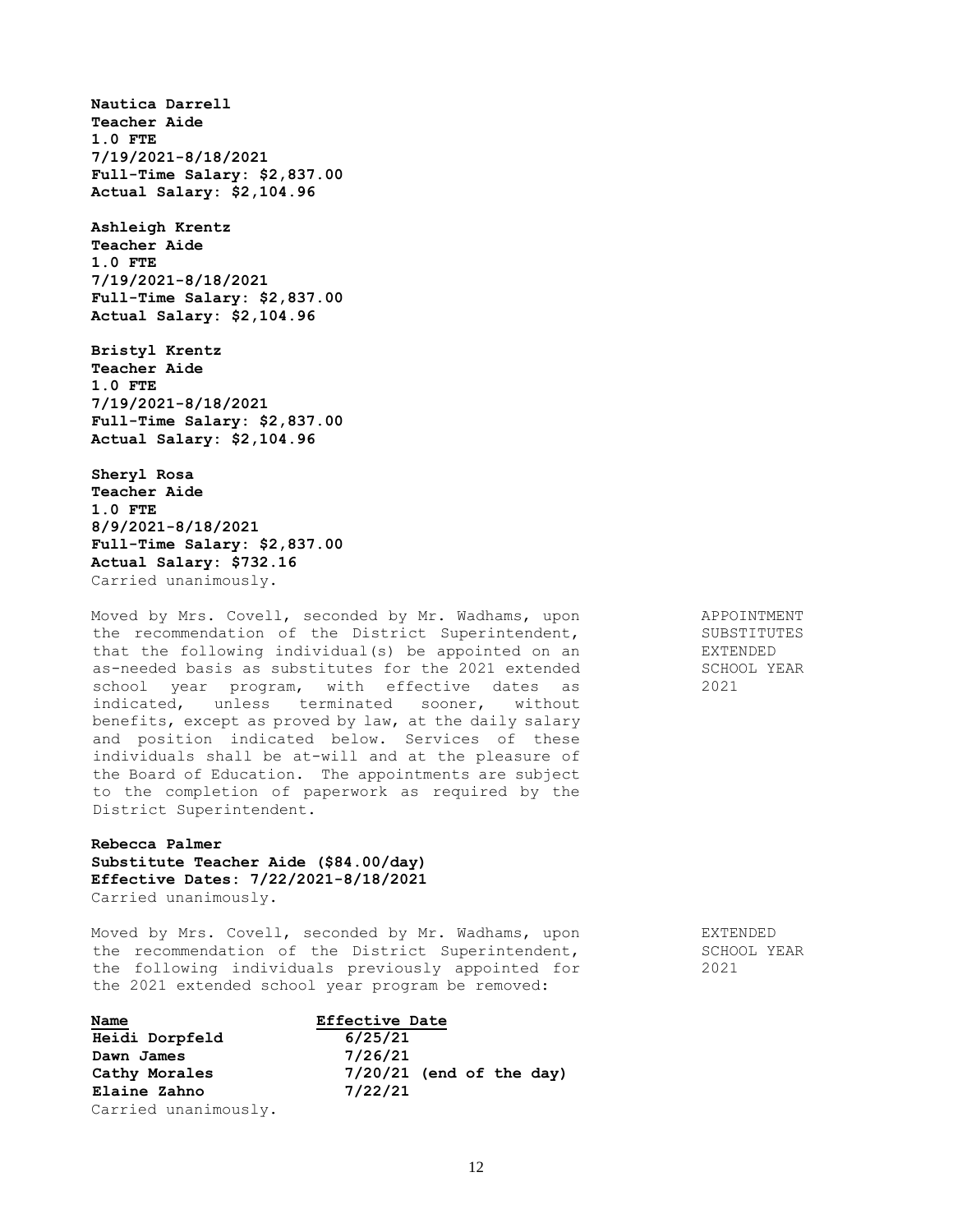Moved by Mr. Wadhams, seconded by Mr. Kropp, upon the recommendation of the District Superintendent, that the following conference requests be approved:

- 1) **Michael Fisher, Science Framework and SCDN Quarterly Meeting,** Albany, NY, September 20-24, 2021. Est. cost: \$800.75.
- 2) **Michael Weyrauch, SCDN Quarterly Meeting,** Albany, NY, September 22-24, 2021. Est. cost: \$566.75.
- 3) **Keith Bond, Colleen Osborn and Wayne Wadhams, NYSSBA Annual Convention and Expo,** New York, NY, October 23-26, 2021. Est. cost: \$6,320.00.
- 4) **Sara McCartin, Vital Signs Conference,** Saratoga Springs, NY, November 11-14, 2021. Est. cost: \$545.00.
- 5) **Michael Fisher, Statewide Professional Development Framework Workshop: Science,** Albany, NY, November 15-17, 2021. Est. cost: \$364.92.
- 6) **Michael Fisher, Science Framework and SCDN Quarterly Meeting,** Albany, NY, December 8-10, 2021. Est. cost: \$476.75.
- 7) **Michael Fisher, Statewide Professional Development Framework Workshop: Science,** Albany, NY, February 1-3, 2022. Est. cost: \$369.48.
- 8) **Michael Fisher, SCDN Quarterly Meeting,** Albany, NY, March 2-4, 2022. Est. cost: \$513.23.
- 9) **Jennifer Talarico, SCDN Framework Workshop: Math,**  Albany, NY, May 19-20, 2022. Est. cost: \$337.00.
- 10) **Michael Fisher, SCDN Quarterly Meeting,** Albany, NY, June 1-3, 2022. Est. cost: \$603.71. Carried unanimously.

Moved by Mr. Cancemi, seconded by Mr. Wadhams, upon the recommendation of the District Superintendent, the recommendation of the District Superintendent,<br>that authorization is granted for payment of salary, to non-exempt staff, at their regular rates of pay, for required attendance at new employee orientation. Carried unanimously.

Moved by Mr. Bond, seconded by Mr. Wadhams, that the Board of Education authorizes the Board President to execute a new supplemental agreement with **Clark J. Godshall, District Superintendent**, effective August 11, 2021. Carried unanimously.

PAYMENT OF SALARY TO NON-EXEMPT STAFF

DIST. SUPT. SUPPLEMENTAL AGREEMENT

13

CONFERENCE REQUESTS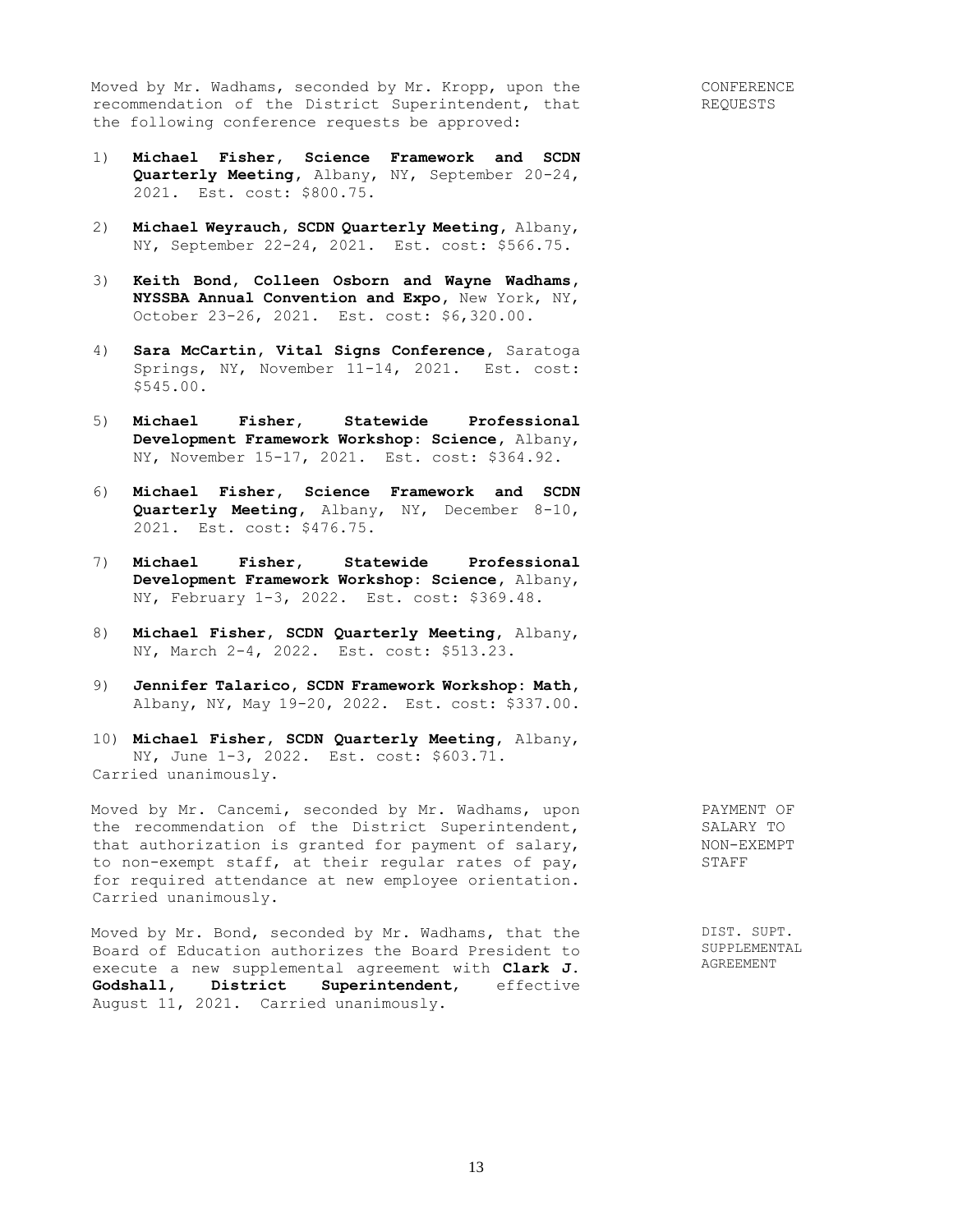Moved by Mr. Kropp, seconded by Mrs. Woodside, that the Orleans/Niagara BOCES hereby approves Regulation 6215-R3, revised August 2021, as submitted, regarding terms and conditions of employment for Personal Care Aides. Carried unanimously.

Moved by Mr. Kropp, seconded by Mrs. Woodside, that the Orleans/Niagara BOCES approves the Memorandum of Agreement with the BOCES Teachers' Association (BOCESTA), dated July 6, 2021, as submitted. Carried unanimously.

Moved by Mr. Kropp, seconded by Mr. Wadhams, upon the recommendation of the District Superintendent, that the resignation of **Jessica MacClaren**, **General Special Education Teacher**, be accepted effective at the end of the day August 30, 2021. Carried unanimously.

Moved by Mr. Kropp, seconded by Mr. Wadhams, upon the recommendation of the District Superintendent, that the resignation of **Sara Sperrazza, General Special Education Teacher**, be accepted effective at the end of the day on August 31, 2021. Carried unanimously.

Moved by Mr. Kropp, seconded by Mr. Wadhams, upon the recommendation of the District Superintendent, that the resignation of **Jenelle Kuntz, Teacher Aide (Special Education)**, be accepted effective at the end of the day on August 31, 2021. Carried unanimously.

Moved by Mr. Kropp, seconded by Mr. Wadhams, upon the recommendation of the District Superintendent, that **Kim Mackin, Ransomville, NY**, who holds professional certification in students with disabilities birthgrade 2, students with disabilities grades 1-6, and students with disabilities (grades 5-9) generalist, is hereby appointed to probationary status in the tenure area of **General Special Education**, in accordance with the agreement between the Orleans/Niagara BOCES and the Orleans/Niagara BOCES Teachers' Association, effective September 1, 2021 until the end of the day on August 31, 2025, at a slary of PC 3 (\$48,200) plus the annual master's degree stipend (\$1,200). Eligibility for consideration for tenure at the end of the probationary period shall be contingent upon the employee's attainment of a composite or overall Annual Professional Performance Review (APPR) rating of either "effective or high effective" in three (3) year preceding four (4) years. Additionally, if the employee receives a composite or overall annual APPR rating of "ineffective" in the final year of the probationary period, then she shall not be eligible for tenure at that time. Carried unanimously.

Moved by Mr. Bond, seconded by Mrs. Covell, upon the recommendation of the District Superintendent, that **Jessica Kronenberg**, previously approved to complete a maximum of 30 hours of curriculum work, be reduced to a maximum of 20 hours at \$20.00 per hour. Carried unanimously.

TERMS AND CONDITIONS FOR PERSONAL CARE AIDES

MEMORANDUM OF AGREEMENT WITH BOCESTA

RESIGNATION J. MACCLAREN

RESIGNATION S. SPERRAZZA

RESIGNATION J. KUNTZ

APPOINTMENT CERT. PROB. K. MACKIN

APPOINTMENT SUMMER 2021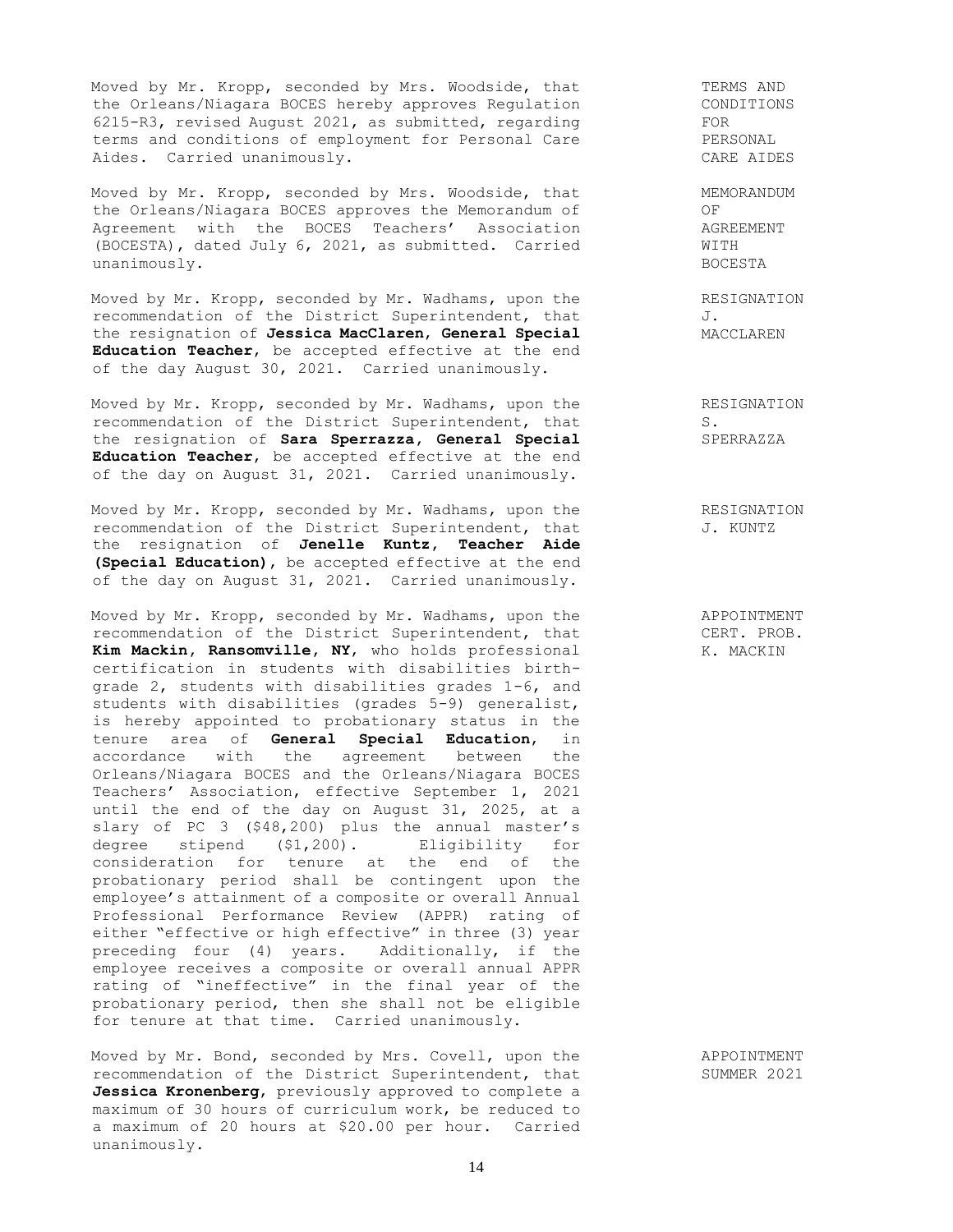Moved by Mr. Bond, seconded by Mrs. Covell, upon the recommendation of the District Superintendent, that **Lisa Cook and Caitlin Kucharski** be approved to complete an additional five hours of curriculum work between July 1, 2021 and August 31, 2021 at a rate of \$20.00 per hour. Carried unanimously.

Moved by Mr. Bond, seconded by Mrs. Covell, upon the recommendation of the District Superintendent, that **Kathy Raetz, Newfane, NY,** be appointed to the position of **Teacher Aide (Special Education)**, effective September 1, 2021, to serve a 52-week probationary period, at an annual full-time salary of \$18,976.00. The individual shall be permitted to carryover 13.5 days of accumulated sick leave. This resolution supersedes and replaces her appointment at the June 9, 2021 board meeting. Carried unanimously.

Moved by Mr. Bond, seconded by Mrs. Covell, upon the recommendation of the District Superintendent, that **Dawn Summers, Newfane, NY,** be appointed to the position of **Teacher Aide (Special Education)**, effective September 1, 2021, to serve a 52-week probationary period, at an annual full-time salary of \$18,720.00. The individual shall be permitted to carryover three days of accumulated sick leave. This resolution supersedes and replaces her appointment at the June 9, 2021 board meeting. Carried unanimously.

Moved by Mr. Bond, seconded by Mrs. Covell, upon the recommendation of the District Superintendent, that **Courtney Joy, Medina, NY,** be appointed to the position of **Teacher Aide (Special Education),** effective September 1, 2021, to serve a 52-week probationary period, at an annual full-time salary of \$18,720.00. This resolution supersedes and replaces her appointment at the June 9, 2021 board meeting. Carried unanimously.

Moved by Mr. Bond, seconded by Mrs. Covell, upon the recommendation of the District Superintendent, that **Amber Albone, Medina, NY,** be appointed to the position of **Teacher Aide (Special Education),** effective of **Teacher Aide (Special Education)**, effective<br>September 1, 2021, to serve a 52-week probationary period, at an annual full-time salary of \$18,300.00. Carried unanimously.

Moved by Mr. Bond, seconded by Mrs. Covell, upon the recommendation of the District Superintendent, that **Cheryl Anderson, North Tonawanda, NY,** be appointed to the position of **Teacher Aide (Personal Care),**  effective September 1, 2021 through June 30, 2022, unless terminated sooner, at an hourly salary of \$14.50. Carried unanimously.

APPOINTMENT NON-CERT. PROB. K. RAETZ

APPOINTMENT NON-CERT. PROB. D. SUMMERS

APPOINTMENT NON-CERT. PROB. C.JOY

APPOINTMENT NON-CERT. PROB. A. ALBONE

APPOINTMENT NON-CERT. C. ANDERSON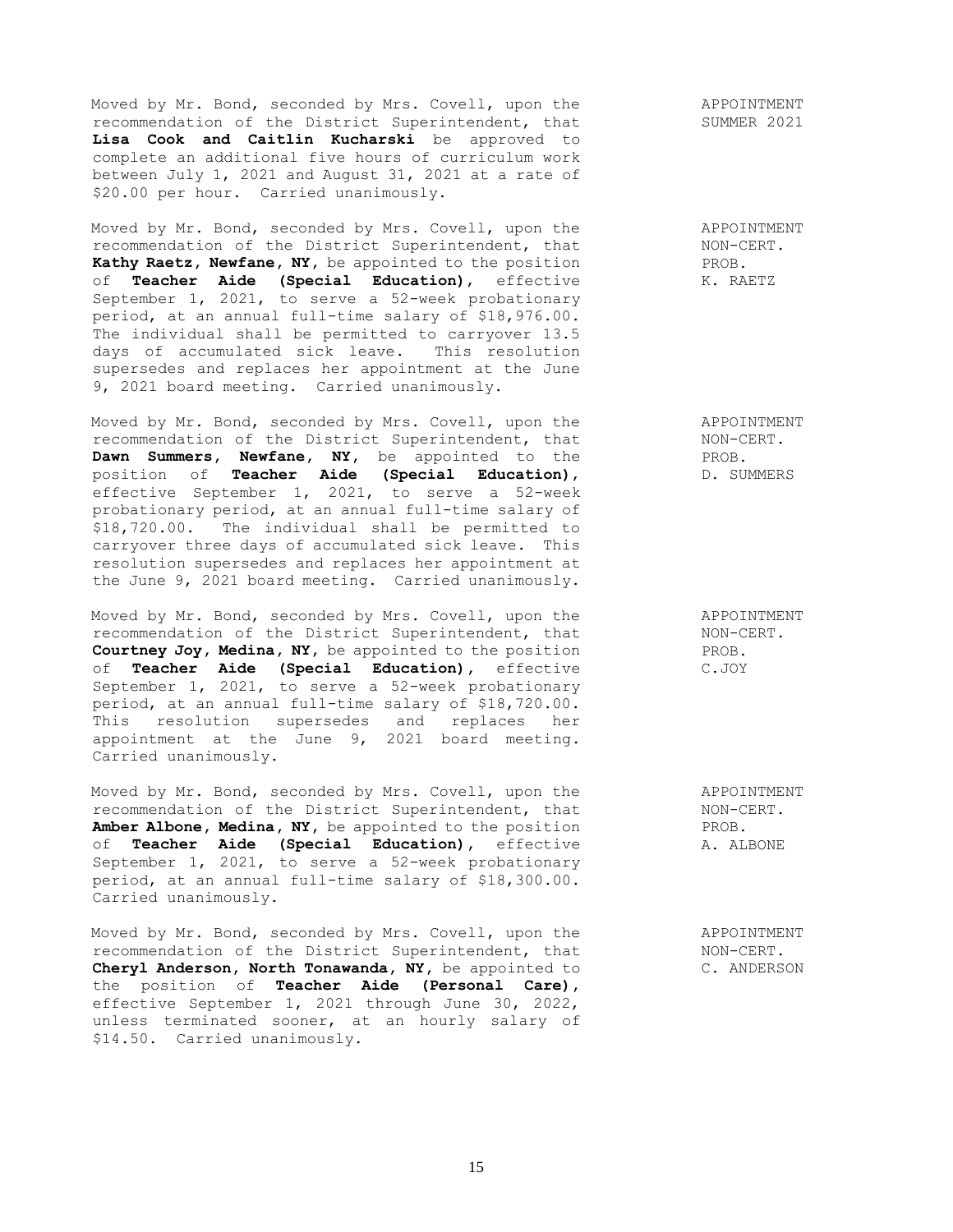Moved by Mr. Bond, seconded by Mrs. Covell, upon the recommendation of the District Superintendent, that **Julianna Smith-Villa Tovias, Albion, NY,** be appointed to the position of **Teacher Aide (Personal Care),**  effective September 1, 2021 through June 30, 2022, unless terminated sooner, at an hourly salary of \$14.50. This appointment shall be conditional pending the results of a criminal history records check, to the extent required by law. This appointment is made on an emergency conditional basis. Carried unanimously.

Moved by Mr. Bond, seconded by Mrs. Covell, upon the recommendation of the District Superintendent, that **Loren Clarke, Occupational Therapist,** be appointed to probationary status, effective September 1, 2021, to serve a 52-week probationary period. Carried unanimously.

Moved by Mr. Bond, seconded by Mrs. Covell, upon the recommendation of the District Superintendent, that **Margret Nawrocki, Youngstown, NY,** be appointed to provisional status in the position of **Physical Therapist,** effective September 1, 2021, at an annual full-time salary of \$66,000.00. Carried unanimously.

Moved by Mr. Bond, seconded by Mrs. Covell, upon the recommendation of the District Superintendent, that **Bernadette Frank, Lockport, NY,** be appointed to provisional status in the part-time position of **.8 FTE Occupational Therapist,** effective September 1, 2021, at an annual full-time salary of \$60,000.00 to be prorated. Carried unanimously.

Moved by Mr. Cancemi, seconded by Mr. Wadhams, upon the recommendation of the District Superintendent, that the following individuals be appointed for the 2021 regional summer school program, with effective dates as indicated, unless terminated sooner, without benefits, except as required by law, at the salary indicated on the attached list. Services of these individuals shall be at-will and at the pleasure of the Board of Education. The appointments are subject to completion of paperwork as required by the District Superintendent.

**Delaney Zander, North Tonawanda, NY Substitute Teacher, Niagara Falls High School 8/4/2021-8/11/2021 \$15.75/hour**

**Delaney Zander, North Tonawanda, NY Substitute Teacher Aide, Niagara Falls High School 8/4/2021-8/11/2021 \$14.00/hour** Carried unanimously.

Moved by Mr. Kropp, seconded by Mrs. Covell, upon the recommendation of the District Superintendent, that the following conference requests be approved:

APPOINTMENT NON-CERT. SMITH-VILLA TOVIAS

APPOINTMENT NON-CERT. PROB. L. CLARKE

APPOINTMENT NON-CERT. PROVISIONAL M. NAWROCKI

APPOINTMENT NON-CERT. PROVISIONAL B. FRANK

APPOINTMENT REGIONAL SUMMER SCHOOL 2021

> CONFERENCE REQUESTS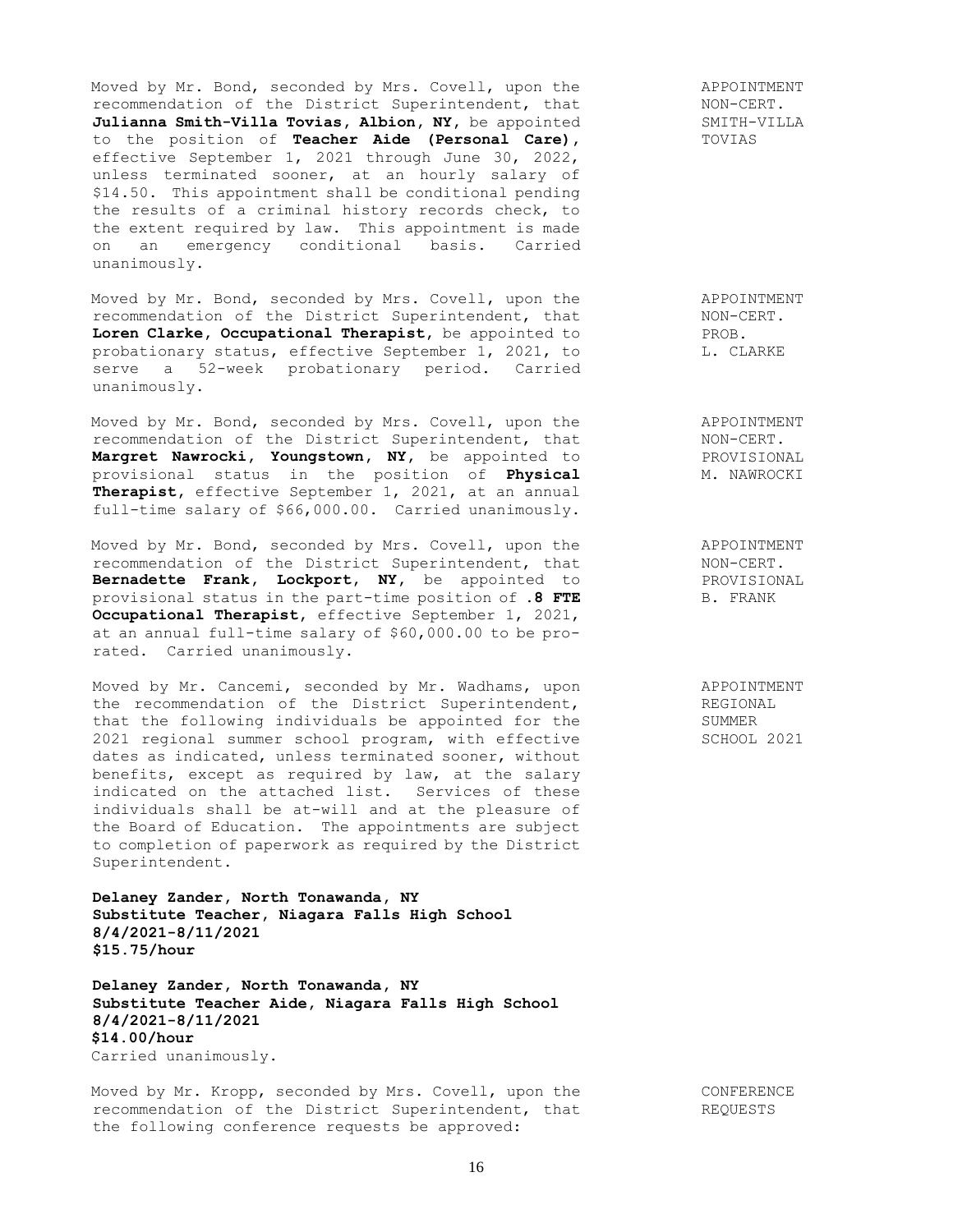- 11) **Bryan Whitley-Grassi, SCDN Framework Workshop: Social Studies,** Albany, NY, September 30-October 1, 2021. Est. cost: \$423.00.
- 12) **Sara McCartin, NYS EMS Meeting,** Albany, NY, October 18-20, 2021. Est. cost: \$300.00.
- 13) **Bryan Whitley-Grassi, SCDN Framework Workshop: Social Studies,** Albany, NY, May 11- 12, 2022. Est. cost: \$337.00. Carried unanimously.

Moved by Mr. Kropp, seconded by Mrs. Covell, that the District Superintendent is authorized to employ **Jessica Whitcomb, Lockport, NY**, be appointed, in the position of **Substitute Teacher (Certified),** at a salary of \$247.00 per full day, effective September 1, 2021. If the employee maintains a full-time work schedule, then she will be eligible for enrollment in health insurance benefits with BOCES contributions not to exceed 90% of the applicable Point of Service (POS) plan. Employment shall automatically be discontinued effective June 30, 2022, unless employment is terminated sooner. Service shall be at-will and at the pleasure of the Board of Education. This resolution shall be administered by the District Superintendent. Carried unanimously.

Mr. Bond commented that no decisions on masking have been made at Roy-Hart CSD. Mr. Cancemi said that there are still a lot of questions that the district is waiting on answers for regarding the opening of school. Mrs. Covell reminded everyone about the NOSBA Mixer. Mrs. Feltz said summer school went well and serviced approximately 60 elementary students. Mr. Kropp stated that the Wilson CSD Opening Committee is meeting every other day; August  $24<sup>th</sup>$  is the deadline to get notification out to parents. Wilson is polling the community about their thoughts on masking and would like to see the BOCES do the same. He also said that the district is using federal funding to fill nine new positions. Wilson will be offering both a full-day and half-day Pre-Kindergarten program for 2021-2022. Mrs. Osborn shared that one North Tonawanda CSD student was selected for a national scholarship; there are only 250 awards total presented throughout all of the United States. She also shared that discussions are continuing regarding sports and masks. Mrs. Woodside spoke briefly about a forum at Lockport that will be conducted regarding a minority student. Mr. Wadhams said that the Albion CSD is asking for community input regarding masking. Mr. Grabowski thanked Mrs. Melanie Conley for her donation of her School Business Office award to the BOCES for a future scholarship.

Moved by Mr. Wadhams, seconded by Mrs. Woodside, to enter executive session at 8:30 p.m. to discuss collective negotiations with CSEA Clerical, CSEA Maintenance, and ONBASA and to discuss current

APPOINTMENT SUBSTITUTE TEACHER (CERTIFIED)

BOARD MEMBER COMMENTS

EXECUTIVE SESSION